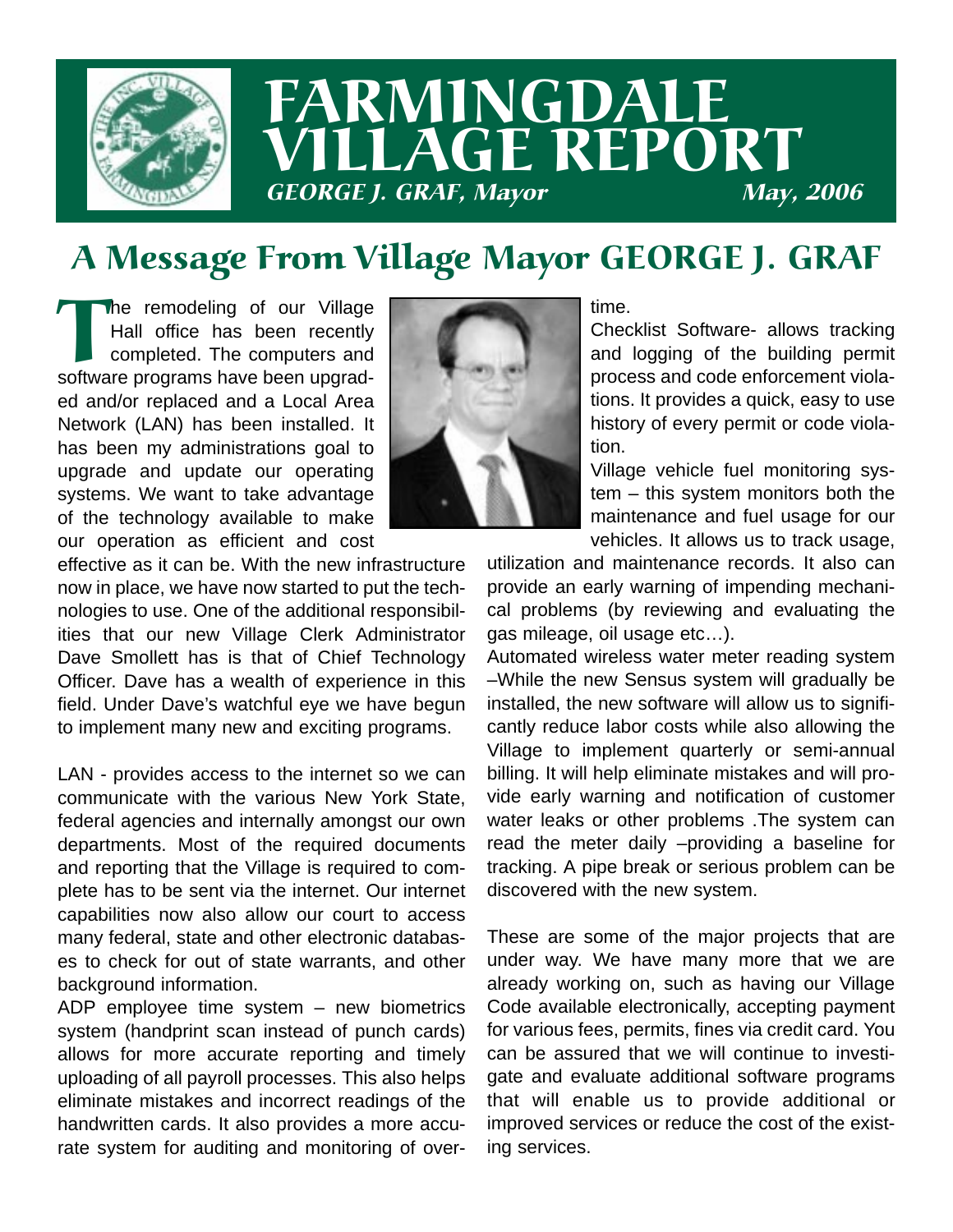# Kevin Walsh Appointed New Village Attorney

The Village Board is pleased to announce that Kevin M. Walsh has been appointed Farmingdale Village Attorney. Mr. Walsh is a partner with Walsh Markus McDougal & DeBellis LLP. He was admitted to the bar in 1983. He holds a B.A. in Political Science (Cum Laude) from Villanova University, and a J.D. from Albany Law School of Union University. He currently serves as the Village Attorney for the Incorporated Village of Massapequa Park **Mayor Graf with new** and also serves as the coun-**Village Attorney Kevin**  $\overline{c}$  cil to the zoning board for the  $\overline{M}$ . Walsh.



Village of Massapequa Park and the Incorporated Village of Malverne. Among his areas of concentration are Municipal Law, Zoning Law, Real Property Law, Tax Certiorari, Commercial Leasing and Landlord/Tenant Debt Workouts. He and his firm have developed a substantial municipal law practice. They act as special council to a variety of municipal boards, offering advice on administrative, labor, zoning, labor/personnel, real estate, tax certiorari and other legal matters. In addition the firm has been retained by Towns and Villages as special council to assist in the preparation and drafting of master land use plans and zoning ordinances. "Mr. Walsh and his firm bring a tremendous amount of municipal law experience that will greatly assist the Village Board in the future", stated Mayor George Graf. "Their expertise in zoning law and their experience in dealing with master plans will be very helpful as our board looks into the future development of the Village".

## Bethpage Credit Union Opens in Farmingdale



Village of Farmingdale Mayor George Graf is shown cutting the ribbon of the new Bethpage Federal Credit Union (BFCU) branch on route 109 (in the King Kullen Shopping Center). Pictured l-r: Bill Brophy -Branch Manager, BFCU Board Members: Joe Moliterno, Frank Campbell, Sam Piazzola, Mayor Graf, Wayne Grosse, Exec VP, Board member Rich Tucan

## Mayor Attends Relay For Life



**M. Walsh**. **Village of Farmingdale Mayor George Graf (right) is pictured with Relay For Life Co- Chairpersons Jennifer Muccioli (center) and Village Resident, Tom Hickey (left) at the recently held American Cancer Society's Relay For Life at SUNY Farmingdale. The relay is about hope, hope that those lost will never be forgotten, hope that those who face cancer will be supported and hope that one day cancer will be eliminated. To learn more visit: www.cancer.org.**

### FBHS Hold 42nd Founders Day Dinner



**The Farmingdale Bethpage Historical Society (FBHS) recently held their 42nd annual Founders Day Dinner at Rose Marie's Restaurant in Farmingdale. Pictured ( lr): FBHS President Larry Jorgenson, Former Village Trustee Ted Dorfmesiter, Former Village Trustee Dr. Benjamin Giminaro, Village Trustee Patricia Christiansen, Long Time FBHS member (and Pat's Mom) Mildred Corwin, Village Historian William Johnston, President of the Nassau County Historical Society Denward W. Collins, Village of Farmingdale Mayor George Graf.**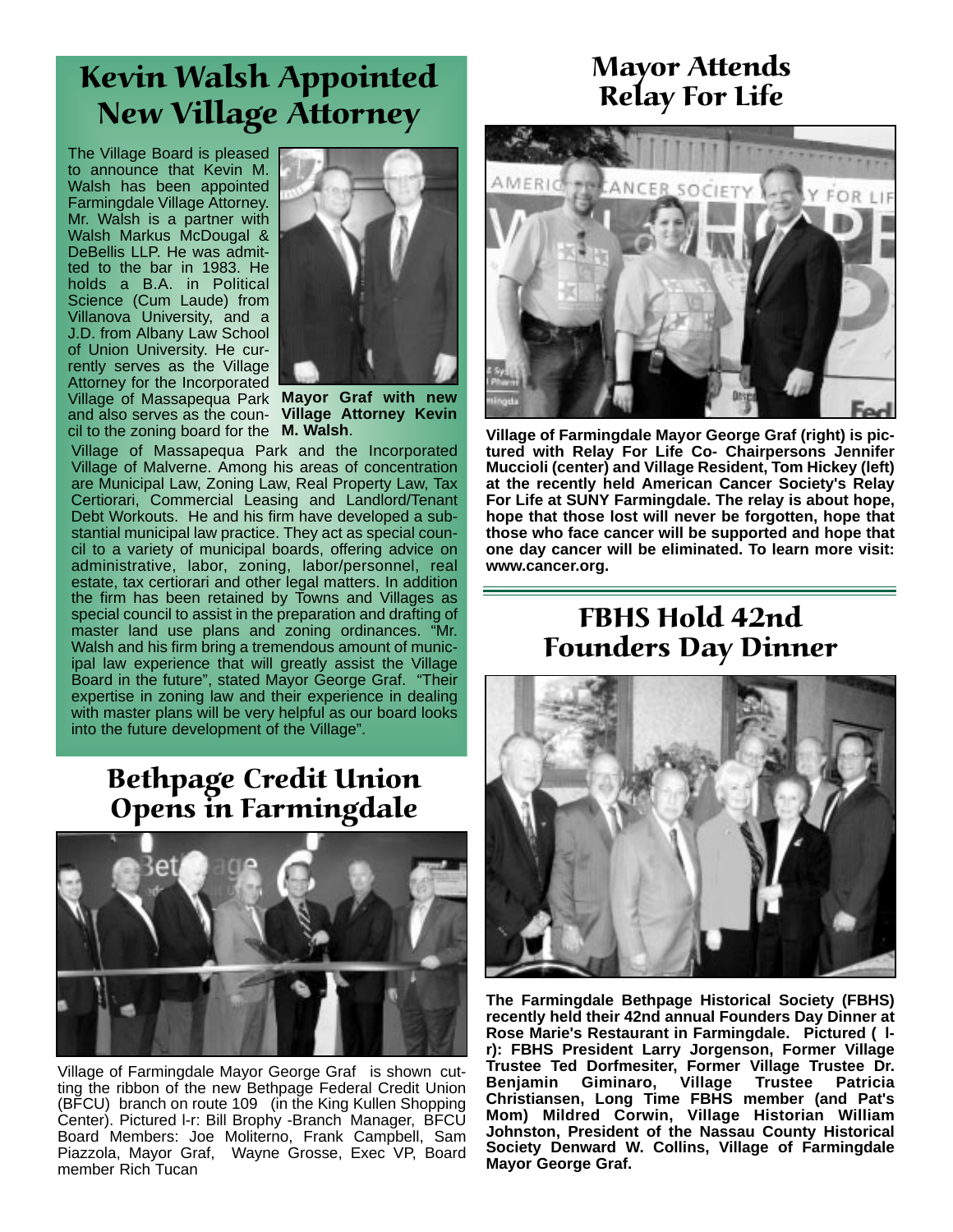# Walking Proud

#### *Mayor Graf writes a weekly column in the Farmingdale Observer. This column appeared in the May 5 edition.*

As I walked down Prospect Street towards the Village Green, I heard the distinct sound of bag pipes in the distance. As the music grew louder, I saw a Police Car dash down Main Street towards Waldbaums and I knew the beginning of the parade was not too far behind. As I saw the first fringes of old glory appear, I started to run as fast as my legs would let me, hoping to catch up with the color guard. With a little help from my marching friends, the parade stopped long enough for me to settle in and take my place in the procession. I joined Village Trustee Christiansen and started marching toward Allen Park. Marching in Farmingdale Baseball Leagues (FBLI) parade is always a special treat for me. This year was even more meaningful as the parades Grand Marshal was the Veterans of Foreign Wars Post 516. As we marched closer to Route109, I couldn't help but notice the eight men marching in front of me. They marched, in cadence, side by side. As we turned off Main onto Motor Avenue, I was touched to see a young woman step off the curb and shake one of the veteran's hands; she thanked him as she moved back onto the side walk and then wiped a tear from her face. It was at this point that I noticed one of the marchers in front of me. He was still marching in perfect step, head held high, arms moving in perfect rhythm. He never missed a step, all the way through Allen Park and right up to the showmobile. I could not help but feel his pride as he marched along the parade route. I did not think that that memorable vision could be surpassed. Not until I had the honor of standing next to the veterans as our Star Spangled Banner was sung. I was humbled as I looked at these brave men, at attention, proudly saluting the flag. Their eyes and facial expressions said it all. FBLI President, Tom Sabellico reminded the crowd that we owe a certain amount of gratitude to them and their comrades. He also asked us to remember and to think about and support our current soldiers stationed around the world. The ceremonial first balls were thrown, Take Me Out To The Ball

**l-r: FBLI President Tom Sabellico, VFW Post 516 Commander Doug Makosky, Parade Chairman Dave Aitchison, TOB Councilman Tony Macagnone, Village of Farmingdale Mayor George Graf, VOF Trustee and FBLI Asst Dir. Tom Langon, VOF Trustee Patricia Christiansen, TOB Councilwoman Rose Walker.**

Game sung and the green and white balloons were released, signifying the start of the Farmingdale Baseball Season. I watched the families gather up their little ball players and head home. As I walked back to the parking lot, there in front of me I saw, the veteran in the black VFW jacket, walking back to his car-still in perfect step! It was a perfect ending to a very memorable day.

#### Village Officials Attend FHS Technology Honor Society Awards at the Air Power Museum



**Pictured: Air Power Museum Volunteer, Bob Miller, Village of Farmingdale Deputy Mayor Joe Racheile, Honor Society Inductee, Town of Oyster Bay Councilman Anthony D. Macagnone, Village**

#### Diet Center Opens



**Village Mayor George Graf is shown here cutting the ribbon at the grand opening of the Diet Center located at 754 Fulton Street (Route 109), The Diet Center offers one on one counseling for weight loss, They are offering 40% program fees when you enroll by 6/3/06. Pictured l-r: John Danna, Theresa Danna , Owner, Mayor Graf, Cindy Kidder, Massapequa and Lindenhurst Diet Center owner.**